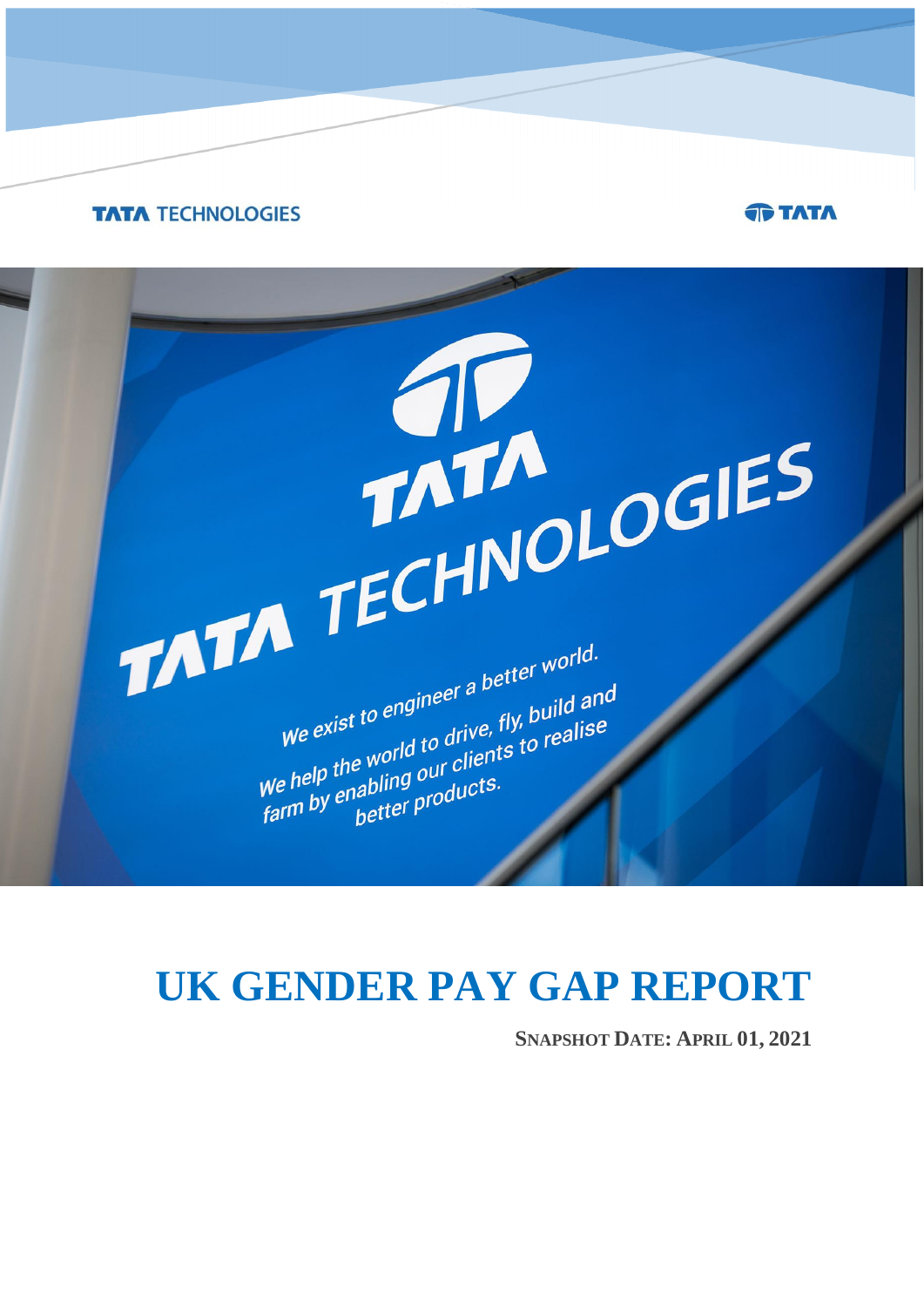| <b>TATA TECHNOLOGIES</b>        |                              |
|---------------------------------|------------------------------|
| Doc. No/Name: Gender Pay Report | Snapshot Date: 01 April 2021 |

## **1. Organisational Context**

Tata Technologies Limited has a strong commitment to equality for all regardless of gender, gender reassignment, race, age, religion or belief, sexual orientation, marriage and civil partnership, pregnancy and maternity or disability.

This report sets out where Tata Technologies Limited fulfils the reporting requirements and analyses the figures in more detail.

### **1.1 Organisational structure**

Tata Technologies uses Work Levels (ie., grading structure) which are designed to reflect representative levels of work in the organisation, with each level reflecting the current level of responsibilities, competency, skills and requirements, as defined by the organisation, as well as the manner in which it can adequately reflect the increasing levels of responsibilities undertaken by an employee.

# **Tata Technologies relevant employee gender breakdown 01 April 2021**



As of April 01<sup>st</sup> 2021, the ratio for Female employees was 11.32%

Breaking this down further reveals there is a higher proportion of relevant male employees in most grades. at junior level where the proportion of females is more as compared to senior levels.



**2.1 Ordinary pay**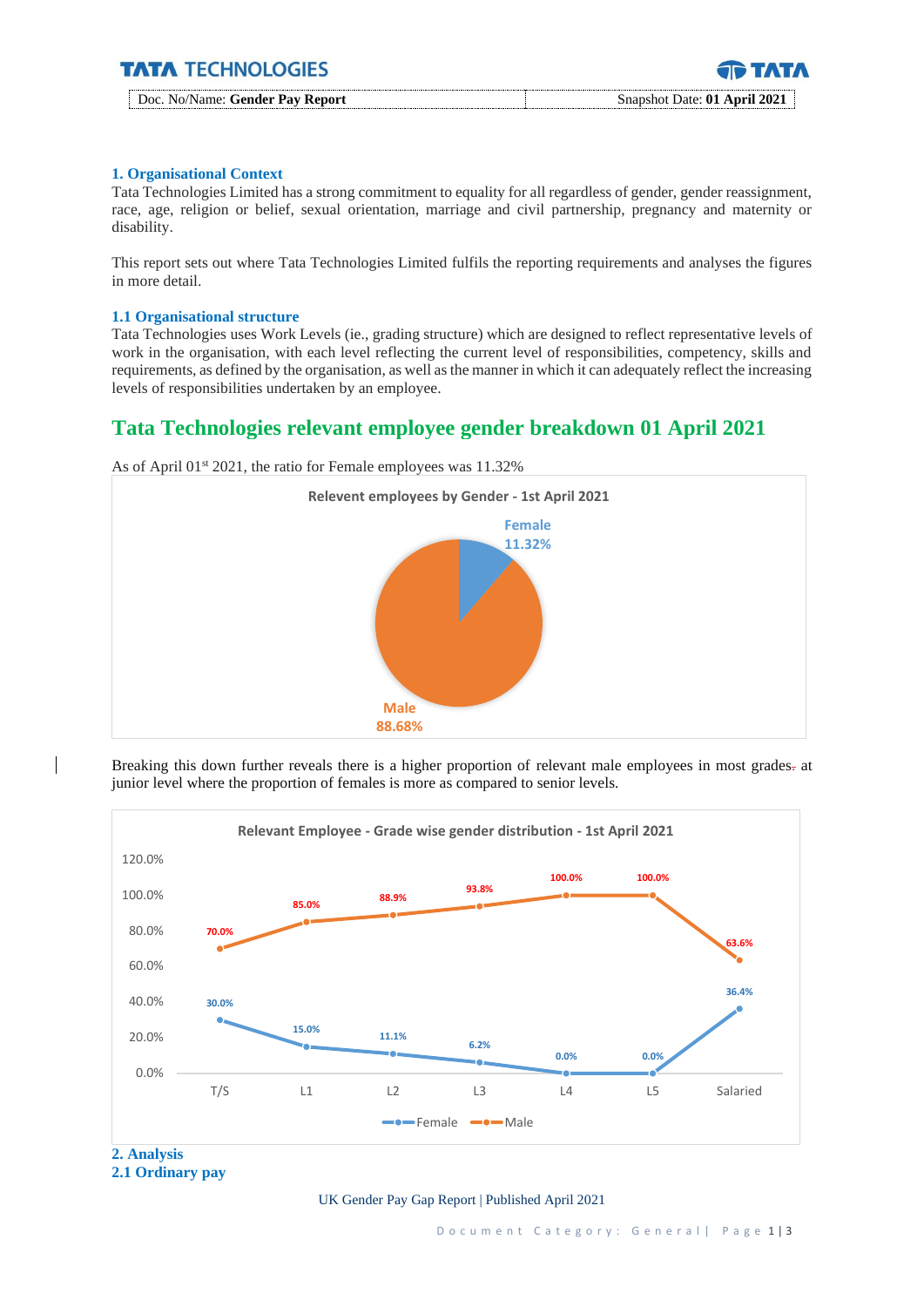| <b>TATA TECHNOLOGIES</b>        |  | <b>JO TATA</b>               |  |
|---------------------------------|--|------------------------------|--|
| Doc. No/Name: Gender Pay Report |  | Snapshot Date: 01 April 2021 |  |

The mean gender pay gap is the difference between men's and women's average. For Tata Technologies' full pay relevant employees the mean gender pay gap is 28.7% in favour of men. The median gender pay gap is 9.28% also in favour of men.

# **28.7% Mean gender pay gap 9.28% Median gender pay gap**

## **2.2 Pay quartiles**

The pay quartiles show the proportion of male and female full pay relevant employees in each quartile



## **2.3 Bonus pay**

Tata Technologies operates a performance pay scheme which recognises and rewards individuals for achievement relating to their job role. Pay-out is based on a combination of Company and Individual performance. All eligible employees received performance pay; pay-out is pro-rated based on employee's date of joining in the financial year.

This performance pay policy is not applicable to employees in Sales roles where employees receive commission based on target achievement. Employees in Executive levels are not eligible for performance pay and are eligible for bonus pay-out based on specific achievements as laid out in their bonus scheme.

Analysis revealed overall Tata Technologies has a mean bonus pay gap of 20.5% in favour of men, and a median bonus pay gap of 19.0% also in favour of men.

# **20.5% Mean bonus pay gap 19.0% Median bonus pay gap**

Eligible employees by gender for Bonus payout:



UK Gender Pay Gap Report | Published April 2021